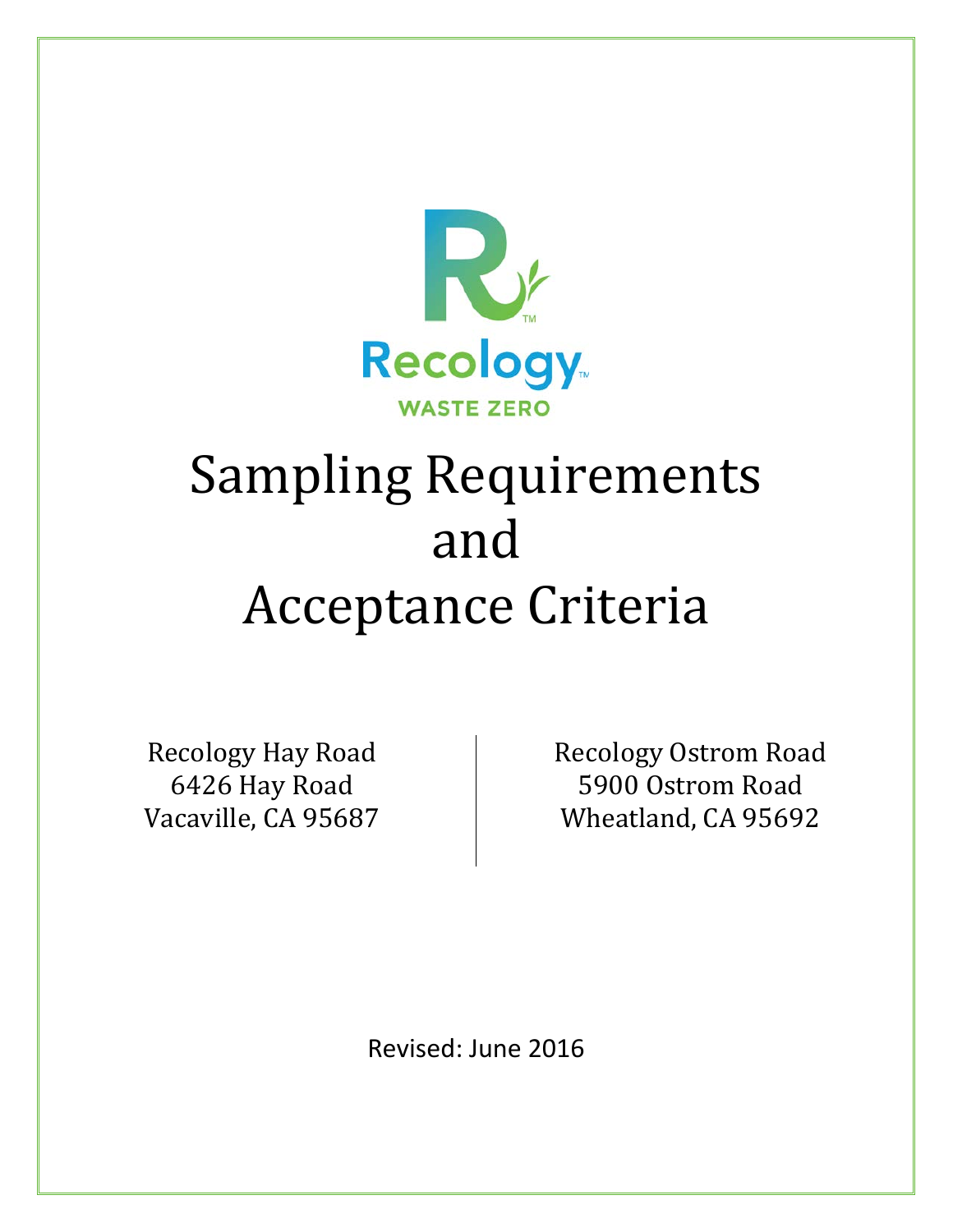#### **Recology™** WASTE ZERO Sampling Requirements and Acceptance Criteria

#### **Sampling Requirements**

| <b>Project Size</b>  | <b>Cubic Yards per 4:1 Composite Sample</b> |
|----------------------|---------------------------------------------|
| $0 - 2,499$ cy       | 250 cy                                      |
| 2,500 - 4,999 cy     | 375 cy                                      |
| 5,000 - 7,499 cy     | 500 cy                                      |
| 7,500 cy - 10,000 cy | 750 cy                                      |
| $>10,000$ cy         | 1000 cy                                     |

Discrete samples are assigned a sampling frequency of 50 cubic yards per sample. The sampling frequency for 4:1 composite samples is found on the table above. Recology reserves the right to require the generator to perform additional analytical testing. Please contact Recology to confirm sampling requirements and required testing. Analytical results must originate from a CELAP certified laboratory. A Recology waste disposal application and final laboratory results, including QA/QC and Chain-of-Custody, must be submitted prior to approval.

#### **Soil Analysis Guidelines**

| Contaminant                             | <b>Required Analyses</b>                                                                                                                               | <b>EPA Methods</b>                                                                                                      |  |
|-----------------------------------------|--------------------------------------------------------------------------------------------------------------------------------------------------------|-------------------------------------------------------------------------------------------------------------------------|--|
| Gasoline, Leaded                        | TPH - Gasoline<br><b>BTEX</b><br><b>Total Lead</b>                                                                                                     | EPA 5030/8015<br>EPA 8020/8260<br><b>TTLC-Lead</b>                                                                      |  |
| Gasoline, Unleaded                      | TPH - Gasoline<br><b>BTEX</b>                                                                                                                          | EPA 5030/8015<br>EPA 8020/8260                                                                                          |  |
| <b>Diesel</b>                           | TPH - Diesel<br><b>BTEX</b>                                                                                                                            | EPA 3550/8015<br>EPA 8020/8260                                                                                          |  |
| Jet Fuel<br>$(A, A-1, B, JP-1,4,5,6,8)$ | TPH - Jet Fuel (A, A-1, B, JP- 1,4,5,6,8)<br><b>BTEX</b>                                                                                               | EPA 3550 or 5030/8015<br>EPA 8020/8260                                                                                  |  |
| Motor Oil                               | TPH - Motor Oil<br><b>BTEX</b>                                                                                                                         | EPA 3550/8015<br>EPA 8020/8260                                                                                          |  |
| Hydraulic Oil                           | TPH - Hydraulic Oil<br><b>BTEX</b>                                                                                                                     | EPA 3550/8015<br>EPA 8020/8260                                                                                          |  |
| <b>Bunker Oil</b>                       | TPH - Bunker Oil<br><b>BTEX</b>                                                                                                                        | EPA 3550/8015<br>EPA 8020/8260                                                                                          |  |
| Fuel Oil                                | TPH - Fuel Oil<br><b>BTEX</b>                                                                                                                          | EPA 3550/8015<br>EPA 8020/8260                                                                                          |  |
| Kerosene                                | TPH - Kerosene<br><b>BTEX</b>                                                                                                                          | EPA 3550/8015<br>EPA 8020/8260                                                                                          |  |
| Waste Oil                               | TPH - Waste Oil<br>TPH - Diesel<br>TPH - Gasoline<br>VOC's<br>SVOC's<br>Luft 5 Metals (Cd, Cr, Pb, Ni, Zn)<br>PCB's<br>Dioxins (if PCP's are detected) | EPA 3550/8015<br>EPA 3550/8015<br>EPA 5030/8015<br>EPA 8260<br>EPA 8270<br><b>TTLC - Metals</b><br>EPA 8080<br>EPA 8280 |  |

**Please contact Recology to obtain waste stream specific sampling requirements.**